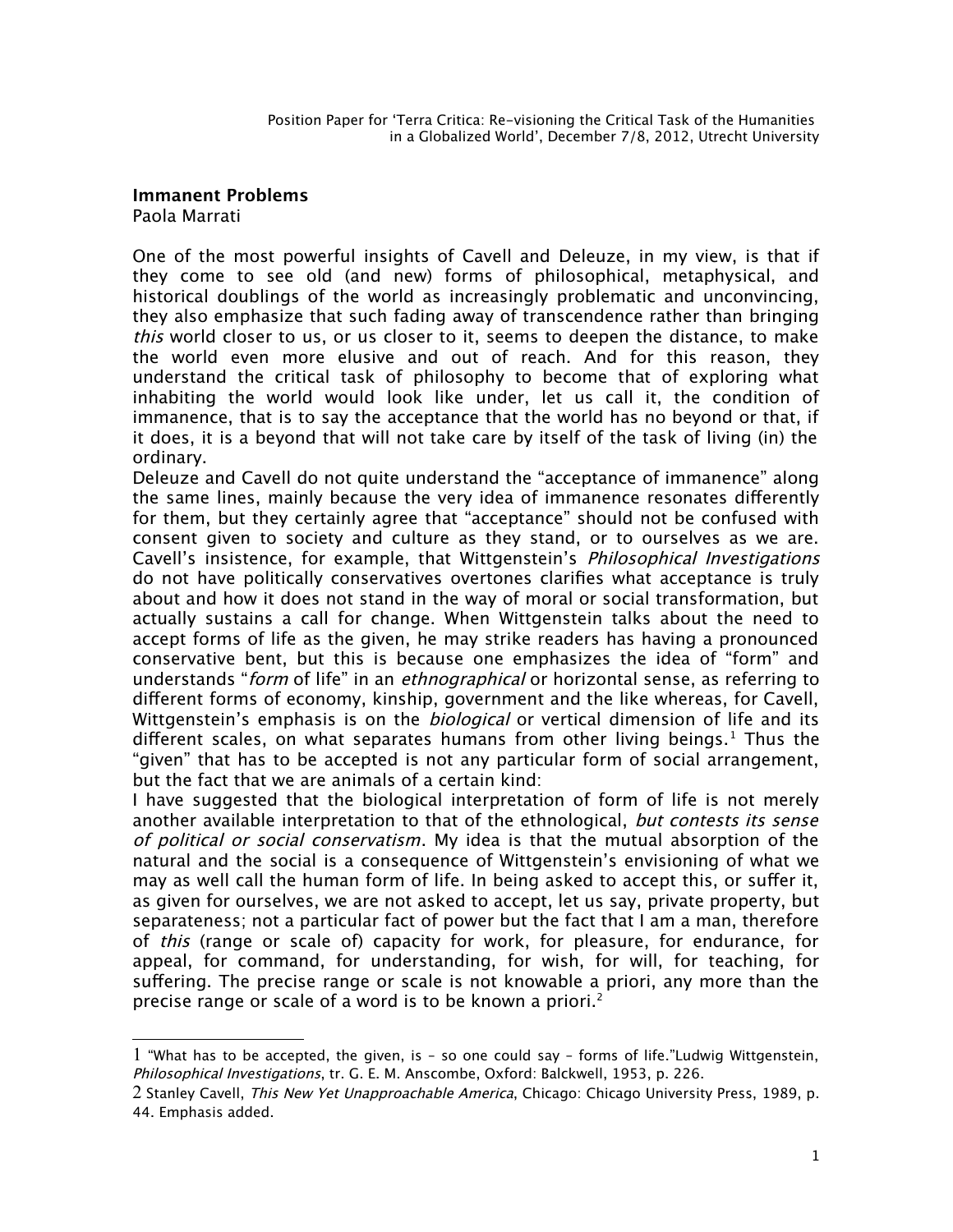Accepting that we are humans, for Cavell, does not come without some constrains among which the effort not to project illusionary realms of transcendence, but it does not imply obedience to any particular social institution that happens to exist, no more than it dictates any normative version of "human nature" given that the "precise range or scale" of human capacities can never be known in advance.

No less emphatically than Cavell, Deleuze insists that the affirmation of immanence should not be mistaken for the consent given to any present confguration of power. Or, to be more precise, Deleuze does not even need to insist on the disjunction between immanence and social conformity or political conservatism, because the very way in which he thinks immanence is from the beginning antithetical to any form of philosophical or political commitment to established values. In Difference and Repetition, Deleuze links his philosophy of immanence to the need for a diferent image of thought than the one that makes "recognition" the paradigm of all forms of knowledge and intellectual experiences, thus simultaneously avoiding to take into account the more adventurous, and risky, nature of thinking and compromising Plato's idea that philosophy, no matter how we understand it, begins with the desire to break from the realm of opinions.<sup>[3](#page-1-0)</sup> And throughout all his later work Deleuze will continue to emphasize the critical vocation of philosophy up to describing shame toward society, and toward the compromises we constantly pass with it, as one of the main motivation for this strange practice we call philosophy.[4](#page-1-1)

Rather than implying some peaceful or resigned consent to the present state of culture and society, Deleuze and Cavell take the acceptance, or the afrmation, of immanence as a call for resistance and dissent, for transformation and becoming. This is not to say though that immanence provides the "answer" to our ethical and political predicament, but instead that it raises new problems and challenges for a critical philosophy.

The idea that projecting a world beyond ours - be it in form of an eternal realm of values or in that of a reassuring teleology of history – is no longer truly compelling for us opens up two separate, although intertwined, sets of problems when it comes to our moral and political attitudes and commitments. The first one can be described in somehow classical terms as the problem of what morality and politics look like when no transcendental - let alone transcendent - ground is available to justify, or even guide, what we say and do, feel and see in our personal and collective lives, when neither universal rules of reason nor natural or social norms can dictate all the steps along the way. Deleuze' and Cavell's distrust of the explanatory power of universals – of reason, language, communication etc. – and, more generally, their aversion to foundational strategies that pretend to discover or construe in advance the unshakable rules of any human endeavor converge here with their sense that modernity is largely the experience –and the denial - of a world with no doublings and hence shape their understanding of what inhabiting this world requires from us from an ethical and political standpoint.<sup>[5](#page-1-2)</sup>

<span id="page-1-0"></span><sup>3</sup> Gilles Deleuze, Diference and Repetition, tr. P. Patton, New York: Columbia University Press, 1994, pp. 134-136.

<span id="page-1-1"></span><sup>4</sup> Gilles Deleuze & Félix Guattari, What is Philosophy? tr. J. Tominson and G. Burchell, New York: Columbia University Press, 1996, p. 103.

<span id="page-1-2"></span><sup>5</sup> See in particular, Stanley Cavell, Conditions Handsome and Unhandsome, Chicago: Chicago University Press, 1990 and Gilles Deleuze & Félix Guattari, What is Philosophy? tr. J. Tominson and G. Burchell, New York: Columbia University Press, 1996.